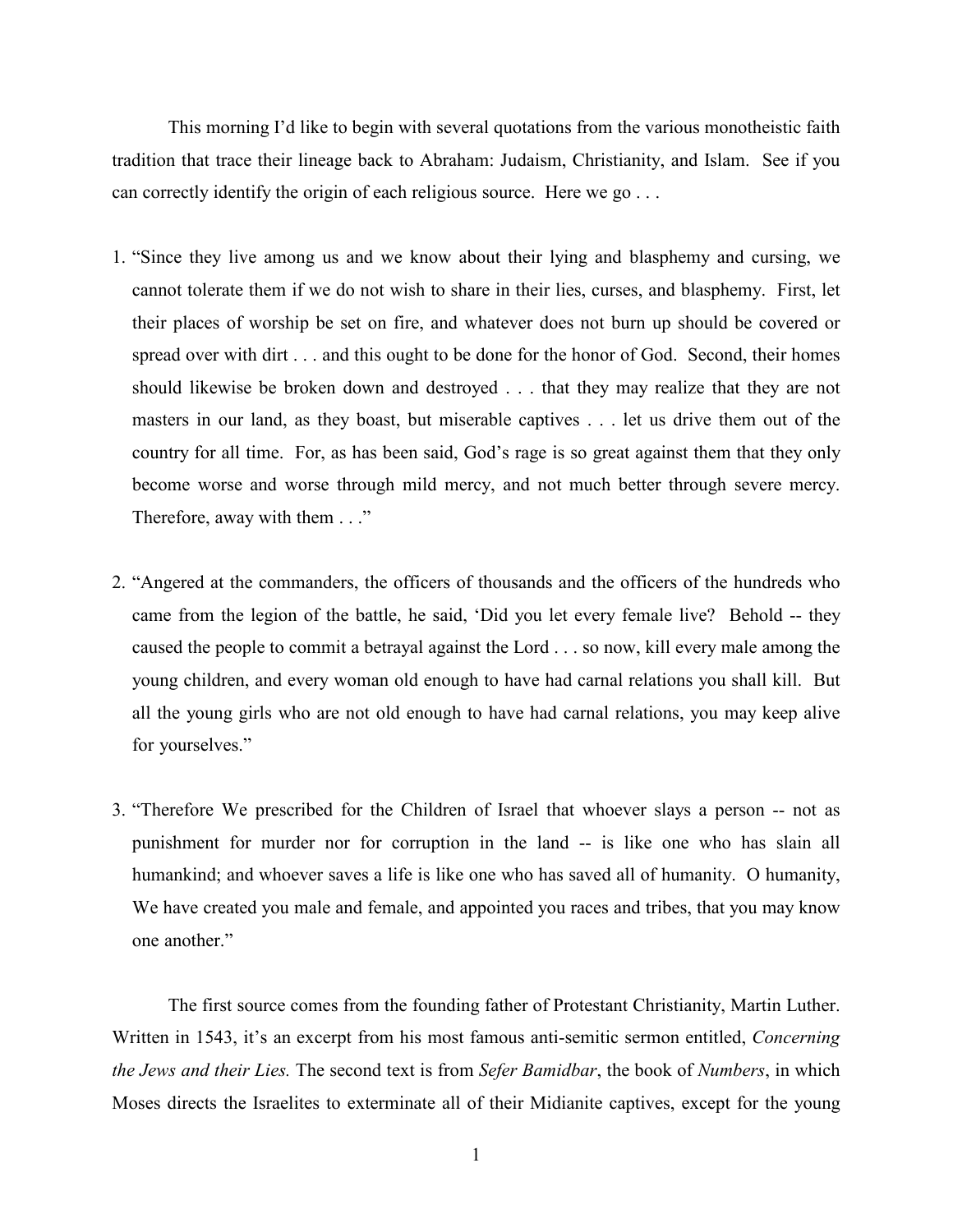girls, for the sin of promoting idolatry and blasphemy among the people of Israel. The third and final source -- despite its reference to the Children of Israel -- is actually from Sura 5 of the Q'uran. One source from Christianity advocating intolerance and persecution of unbelievers; one from Judaism commanding the killing of blasphemers; and one source from Islam proclaiming the sanctity of all life and God's universal sovereignty.

Of course, we could easily reshuffle the deck and pick a beautiful passage from Christian Scripture extolling peace on earth and good will toward all men, choose an inspiring rabbinic teaching about the Divine image in every human being, and then contrast it with a blood-curdling text from the Quran extolling the virtue of slaughtering infidels. The sacred texts of Judaism, Christianity and Islam have all been used at various points of history to promote peace or encourage violence, to initiate war or avoid bloodshed. Myriad variables -- including geopolitical conflict, military might, and internal power struggles -- can bring out either the best or the worst in any given faith tradition.

That all religion is vulnerable to corruption is a theme found this week's Torah portion. Indeed, the very first death recorded in the Hebrew Bible does not result from natural causes, but rather, arises from religious jealousy. Adam's and Eve's two children, Cain and Abel, each bring an offering of thanks to God. "וַיָּשַׁע ה' אֱל־קָבֶל וְאֶל־מִנְחָתָוֹ, וְאֶל־קַקָיִן וְאֶל־מִנְחָתָוֹ ל שָׁעֲה וַיָּחֲר לְקָיָן מְאֹד וַיִּפְּלוּ פָּנָיו - The Lord approved Abel and his offering, but did not approve Cain and his offering. Cain was filled with rage, and his face fell" (*Genesis* 4:5-6). As we well know, Cain's anger at God's rejection leads to the first shedding of human blood.

The great John Lennon once sang, "Imagine there's no countries/It isn't hard to do; nothing to kill or die for; and no religion too. Imagine all the people living life in peace..." That's one message, I suppose, we could draw from the story of Cain and Abel -- but it would be the wrong one, for the Torah doesn't for a moment presume that religion must inevitably give rise to conflict. On the contrary, God reminds Cain that he has a choice -- "Why are you distressed, and why is your face fallen? Surely, if you do right there is uplift, but if you do not,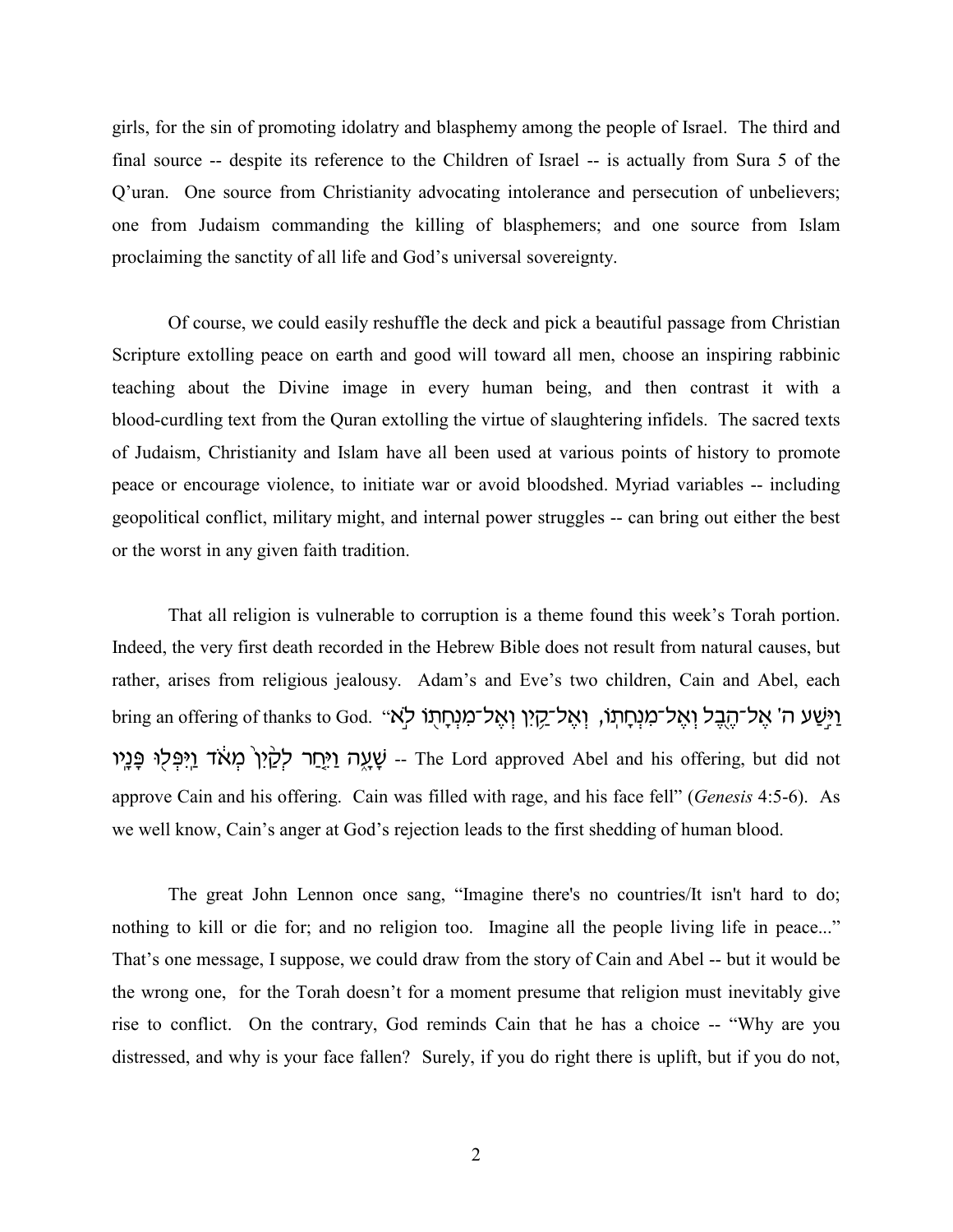sin crouches at the door. It's urge is toward you, יְאֲתָּרָה הִ*נְמְעָל־בָּוֹ* (Yet you *can* be its master" (*Genesis* 4:6-7). The underlying idea is that every person is endowed with moral autonomy, with freedom of choice. To live a truly spiritual life we have to subdue our primitive passions, or else they will end up controlling us.

Yet this is not the only crucial message contained within the story of Cain and Abel. When Cain asks, "הַשְׁמֵר אֲחָי אֲנְכָי Am I my brother's keeper?", Scripture emphatically and unequivocally tells us that indeed we are. God "hears" Abel's blood crying out from the earth. Strangely, the word for "blood" used by the Torah is in plural form, meaning literally "bloods." In noting this grammatical oddity, the rabbis teach that the plural form signifies that Cain did not shed his brother's blood alone, but all of the children that Abel could have sired had he lived, and their children, and their children's children -- countless generations of the never-to-be-born. Based on this, in a very famous passage the Mishnah teaches "יְהִידִי, "Rich Qreed on this, in a very famous passage the Mishnah teaches לְלַמֵּדְךָ, שֶׁכָּל הַמְאַבֵּד נֵפֵשׁ אַחַת מַעֲלֵה עָלָיו הַכָּתוּב כִּאָלוּ אָבֵד עוֹלָם מָלֵא. וְכָל המקים נפש אחת, מעלה עליו הכתוב כאלו קים עולם מלא -- Therefore, God created a single human being to teach that whoever causes the death of an individual is considered to have destroyed an entire world, and whoever saves a single life is considered to have preserved an entire world" (Mishnah *Sanhedrin* 4:5).

Sound familiar? It's almost identical to the passage I quoted a few minutes ago from the Qu'ran! In fact, Islam's sacred writings do borrow any number of *midrashim* from the rabbis. This isn't to sound condescending, but quite the opposite; for it shows what happens when religious civilizations live in proximity with one another -- powerful ideas find common ground in diverse faith traditions; spiritual resonance passes back and forth between cultures. Christianity in antiquity and Islam during the early Middle Ages borrowed from Judaism; in later centuries, both of Judaism's daughter religions returned the favor, influencing Jewish mysticism, music and practice in myriad ways. When we transcend the hermeneutic of suspicion, when we get beyond the "us vs. them" mentality, we realize how we much we truly are our brothers' keepers.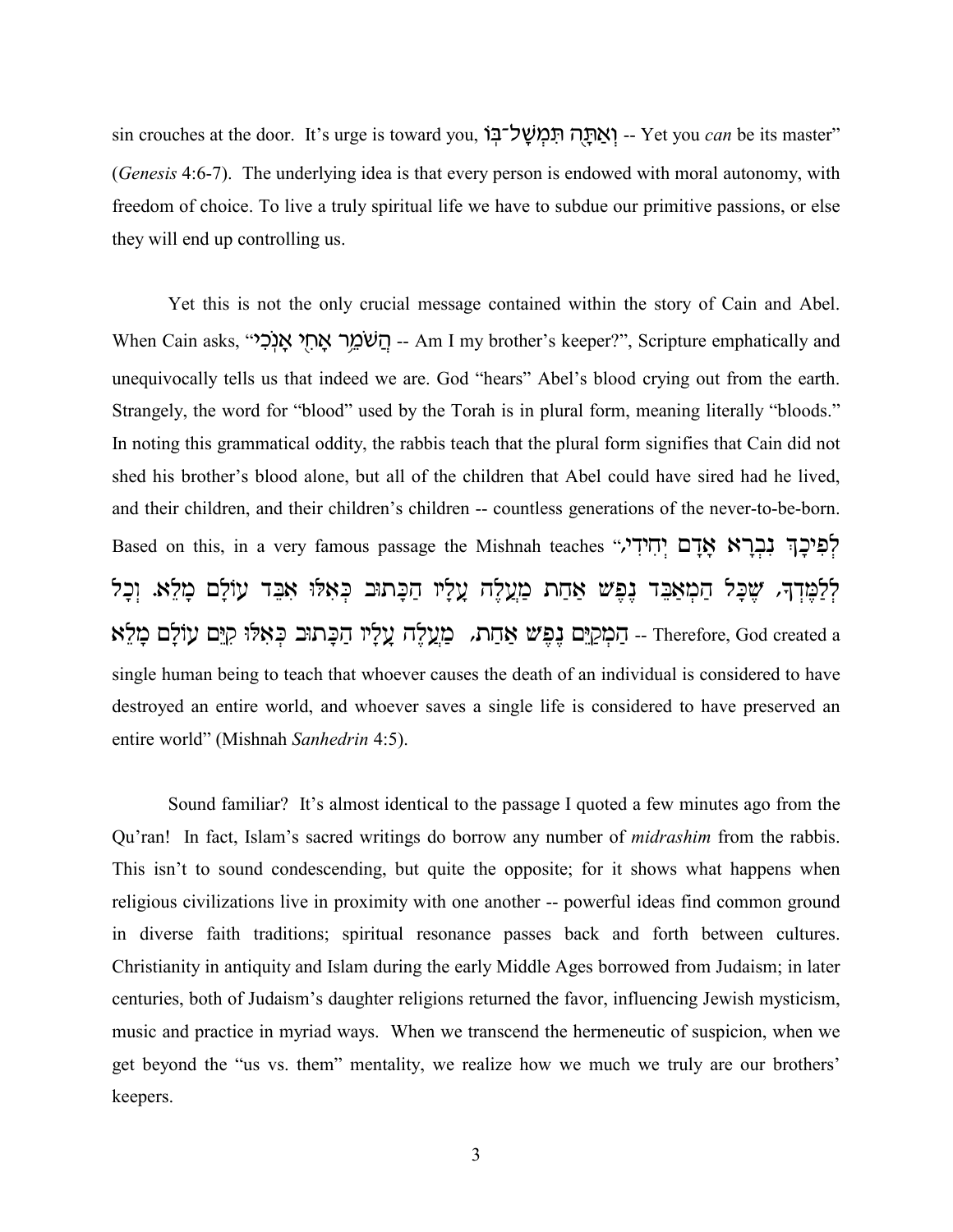God has many names. Allah is but one. To burn a book containing any of God's names is to blaspheme God. To sanction the burning of any religious text is to desecrate our own history by emulating the Christians who consigned the Talmud to flames in 13th century France and the Nazis who burnt Jewish books in 20th century Germany. To speak disparagingly of Islam is to sling mud at Judaism -- not only because our faith affirms that there are many paths to the worship of the one God, but also because Islam derived many of its core tenets from us!

Notwithstanding the rubbish of conspiracy theorists who claim that President Obama is a closet Muslim, what if he *were* an adherent of Islam? Have we sunk so low as a nation that we would prohibit a person from running for office because of his religion? And if we are prepared to rationalize such prejudice, then we must also be prepared to accept the errant nonsense of anti-Semites who claim that a Jewish President would usher in an era of control by "Jewish interests" or hatred of Christians. Bigotry comes in many flavors -- all of them equally foul.

Yet in fairness, there is also ample work for the Muslim community to do. It is difficult, indeed impossible, to skirt the undeniable truth that while the vast majority of Muslims are not terrorists, the vast majority of terrorists and suicide bombers do claim Islam as their inspiration. There are courageous individuals in the Islamic world, who speak out against radical Muslims, often at great personal cost. Nevertheless, there are also many apologists, who would have us believe that the proponents of extremism are no more than a noisy handful. Yet an intolerant and vitriolic brand of Islam finds expression in wide swathes of the Muslim world; the preachers of hatred are leaders in places like Iran, they speak in the name of Saudi Arabia, and find expression in popular shows on Jordanian television and in the cartoons of Egyptian newspapers.

Even so-called moderate Muslims have yet to articulate their acceptance of Israel - whatever its final borders -- *as a Jewish State*. Go to Barnes and Noble and purchase *The Complete Idiot's Guide to Understanding Islam*, an excellent example of a book written by a moderate Muslim, and you will still find a highly biased account of Israel's establishment without a single hint of Israel's legitimacy as the ancient homeland of the Jewish people. Those who would choose a future for Islam defined by decency and democracy, peace and pluralism,